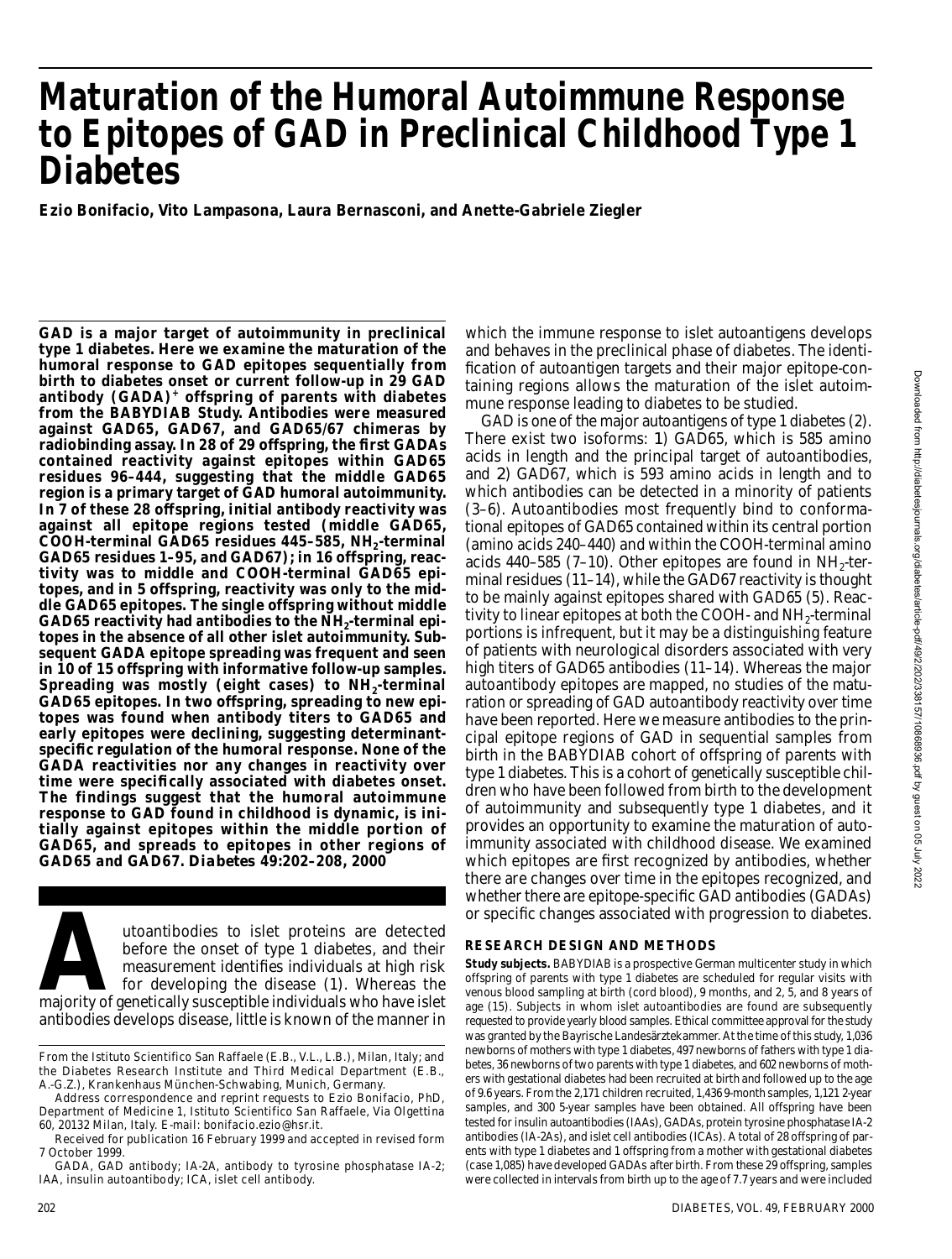## TABLE 1 Offspring of parents with type 1 diabetes who developed GADAs in BABYDIAB

| Case | Total antibodies      | Samples tested<br>(age [years])        | Age at first<br>GADA (years) | Age at diabetes or<br>last contact (years) |
|------|-----------------------|----------------------------------------|------------------------------|--------------------------------------------|
| 4849 | IAA, GADA, IA-2A, ICA | 0, 0.8, 1.3                            | 0.8                          | 1.3 <sub>D</sub>                           |
| 2277 | IAA, GADA, IA-2A, ICA | 0.8, 1.7                               | 1.7                          | 1.8 <sub>D</sub>                           |
| 4262 | IAA, GADA, IA-2A, ICA | 0.6, 0.8, 2.2                          | 0.6                          | 2.2 D                                      |
| 1628 | IAA, GADA, IA-2A, ICA | 0.7, 2.0, 3.0                          | 2.0                          | 3.0 <sub>D</sub>                           |
| 4005 | IAA, GADA, IA-2A, ICA | 0.8, 2.1, 3.1                          | 2.1                          | 3.1 <sub>D</sub>                           |
| 3941 | IAA, GADA, IA-2A, ICA | 0.7.2.0                                | 2.0                          | 3.8 <sub>D</sub>                           |
| 1085 | IAA, GADA, IA-2A, ICA | 0.8, 2.3, 3.0, 3.8, 6.1                | 2.3                          | 6.1 <sub>D</sub>                           |
| 1032 | IAA, GADA, IA-2A, ICA | 0.8, 1.9, 2.4, 2.9, 3.5, 4.0, 5.0, 6.1 | 1.9                          | 7.1 <sub>D</sub>                           |
| 1088 | IAA, GADA, IA-2A, ICA | 0.9, 2.1, 2.9, 3.5, 3.9, 5.0, 5.7, 7.0 | 2.8                          | 8.5 D                                      |
| 5006 | IAA, GADA, ICA        | 0.8, 2.2, 3.3                          | 0.8                          | 3.9                                        |
| 1649 | IAA, GADA, IA-2A, ICA | 0.9, 2.1, 2.2, 2.3, 3.5, 4.9           | 0.9                          | 7.0                                        |
| 6746 | IAA, GADA, IA-2A, ICA | 0.8, 2.0                               | 2.0                          | 2.3                                        |
| 2223 | IAA, GADA, IA-2A, ICA | 0.8, 2.1, 2.5, 3.6, 4.6                | 2.1                          | 6.6                                        |
| 4050 | IAA, GADA, IA-2A, ICA | 0.9, 2.1, 3.2                          | 2.1                          | 4.6                                        |
| 4204 | IAA, GADA, IA-2A, ICA | 1.0, 2.1, 3.0                          | 2.1                          | 4.4                                        |
| 6354 | IAA, GADA, IA-2A      | 1.5, 2.1                               | 2.1                          | 3.3                                        |
| 6226 | IAA, GADA, ICA        | 0.9, 2.2                               | 2.2                          | 3.2                                        |
| 2160 | <b>GADA</b>           | 1.0, 2.4                               | 2.4                          | 3.8                                        |
| 3975 | IAA, GADA, ICA        | 0.8, 2.4                               | 2.4                          | 3.2                                        |
| 3322 | IAA, GADA, ICA        | 2.6                                    | 2.6                          | 3.1                                        |
| 3929 | IAA, GADA, IA-2A, ICA | 0.9, 2.1, 3.1, 3.2, 4.2                | 3.1                          | 5.6                                        |
| 4215 | IAA, GADA, IA-2A, ICA | 0.8, 2.1, 3.8, 4.8                     | 3.8                          | 5.3                                        |
| 4000 | IAA, GADA, ICA        | 0.8, 3.8                               | 3.8                          | 4.8                                        |
| 4453 | IAA, GADA             | 0.8, 3.8                               | 3.8                          | 4.3                                        |
| 1068 | IAA, GADA             | 0.9, 1.8, 3.2, 4.2, 5.3                | 4.2                          | 8.6                                        |
| 1103 | <b>GADA</b>           | 0.8, 1.9, 5.2, 6.4, 9.0                | 5.2                          | 9.5                                        |
| 1948 | IAA, GADA, ICA        | 5.4, 6.3                               | 5.4                          | 8.6                                        |
| 1063 | GADA, IA-2A           | 0.9, 2.1, 5.8                          | 5.8                          | 6.4                                        |
| 2721 | IAA, GADA             | 0.9, 3.5, 6.5                          | 6.5                          | 8.0                                        |

D, offspring who have developed type 1 diabetes.

in this study (Table 1). The median follow-up time (time to diabetes or last contact) of the offspring from birth was 4.6 years (range 1.3–9.6 years). A total of 99 samples from the 29 offspring were available for this study. These included 24 samples at time points before that of the first GADA<sup>+</sup> sample from 23 offspring; the remaining 65 samples had GADAs above the threshold for positivity. Nine of the offspring developed overt type 1 diabetes during their participation in the study (median age at onset was 3.1 years, range 1.3–8.5 years); two of the GADA– cohort have also developed diabetes. Diabetes onset was defined as a 2-h blood glucose value >11.4 mmol/l in the oral glucose tolerance test. Insulin treatment commenced on the day of diagnosis.

**GAD constructs.** The full-length human GAD65 cDNA (accession no. M81882) was previously cloned into the pGEM3 vector (Promega, Madison, WI) under the control of the SP6 promoter (16). A full-length human GAD67 cDNA (accession no. M81883) was amplified from brain mRNA by reverse transcriptase–polymerase chain reaction and cloned into the pGEM-T Easy vector (Promega). To detect GADAs reactive with epitopes contained within the NH $_2$ -terminal, middle, and COOH-terminal regions of GAD65, GAD65/GAD67 chimeric constructs were prepared. First, both GAD65 and GAD67 cDNAs were mutagenized by sitedirected mutagenesis (Stratagene, La Jolla, CA), respectively, to introduce a BgIII restriction site at position 336 of the GAD65 sequence, to introduce a Stul site in nucleotide position 1902, and to abolish a BglII site in nucleotide position 687 of the GAD67 sequence. The GAD65<sub>1–95</sub>/GAD67<sub>102–593</sub> chimeric construct (NH<sub>2</sub>-terminal GAD65 epitopes) was made by subcloning an EcoRI-BgIII fragment from GAD67 into the corresponding sites of the mutagenized GAD65. The GAD67 $_{1-101}/$ GAD65<sub>96–444</sub>/GAD67<sub>453–593</sub> chimeric construct (middle GAD65 epitopes) was made by subcloning a partial *BgIII-StuI* restriction fragment from the mutagenized GAD65, and containing the nucleotides coding for amino acids 96–444, into the corresponding sites of the mutagenized GAD67. The GAD67 $_{1-452}$ /GAD65 $_{445-585}$ chimeric construct (COOH-terminal GAD65 epitopes) was made by subcloning a Sall-Stul fragment from the mutagenized GAD67 into the corresponding sites of the full-length GAD65 clone. All constructs were under the control of the SP6 promoter and correctly corresponded to expected chimeric sequences as verified with an automated sequencer (Applied Biosystems, Foster City, CA).

Autoantibody measurement. Purified plasmid DNA of the constructs was obtained by Quantum Prep spin column preparation (Bio-Rad, Hercules, CA) and in vitro transcribed and translated using the TnT SP6 Coupled Rabbit Reticulocyte Lysate System (Promega) in the presence of [<sup>35</sup>S]methionine (Amersham International, Bucks, U.K.), according to the manufacturer's instructions. Unincorporated [<sup>35</sup>S]methionine was removed by gel chromatography on a NAP5 column (Pharmacia, Uppsala, Sweden). The correspondence of the molecular size for all translated proteins to that predicted from amino acid sequence was verified by SDS-PAGE and autoradiography. Radioimmunoassay was carried out as previously described (17). Results were expressed as arbitrary units relative to a standard curve prepared by measurement in each assay of a serum from a patient with stiffman syndrome with high autoantibody levels serially diluted in normal serum. The R upper value of 50 control sera was used as the threshold of autoantibody detection for each construct. This was 3 U for GAD65, 5 U for GAD67, 6 U for GAD67<sub>1–101</sub>/GAD65<sub>96–444</sub>/GAD67<sub>453–593</sub>, 8 U for GAD67<sub>1–452</sub>/GAD65<sub>445–585</sub>, and 4 U for GAD65 $_{\rm 1-95}$ /GAD67 $_{\rm 101-593}$ . Conformation of the GAD67 $_{\rm 1-101}$ /GAD65 $_{\rm 96-444}$ / GAD67 $_{453-593}$  and the GAD67 $_{1-452}$ /GAD65 $_{445-585}$  products was validated using the human monoclonal antibodies MICA4, -6, -10, and -3, which were provided by Dr. Wiltrud Richter (18), and conformation of the  $\mathsf{GAD65}_{\mathsf{1-95}}/\mathsf{GAD67}_{\mathsf{101-593}}$  product was validated using sera from patients with stiff-man syndrome after competition with unlabeled GAD67 to remove reactivity to GAD67. In sera with reactivity to GAD67, the reactivity to the GAD65 portion of the chimeric constructs was verified by competition with unlabeled GAD67. Competition experiments in the study were performed by the addition of either purified baculovirus human GAD65 (1 µg), produced and purified in our laboratory in a manner similar to previously described procedures (19), or 15 µl of an in vitro translated unlabeled GAD67 reaction to 2 µl of serum for 1 h before performing the radiobinding assay. Downloaded from http://diabetesjournals.org/diabetes/article-pdf/49/2/202/338157/10868936.pdf by guest on 05 July 2022

**Statistical analysis.** Linear regression was used to correlate antibody titers to GAD65/67 chimeras and GAD67 with those against full-length GAD65. Spreading was defined as the detection of epitope binding above thresholds for positivity in follow-up samples but not in the initial GADA<sup>+</sup> sample in individual offspring. The difference between the frequency of detecting binding to chimeras in initial sam-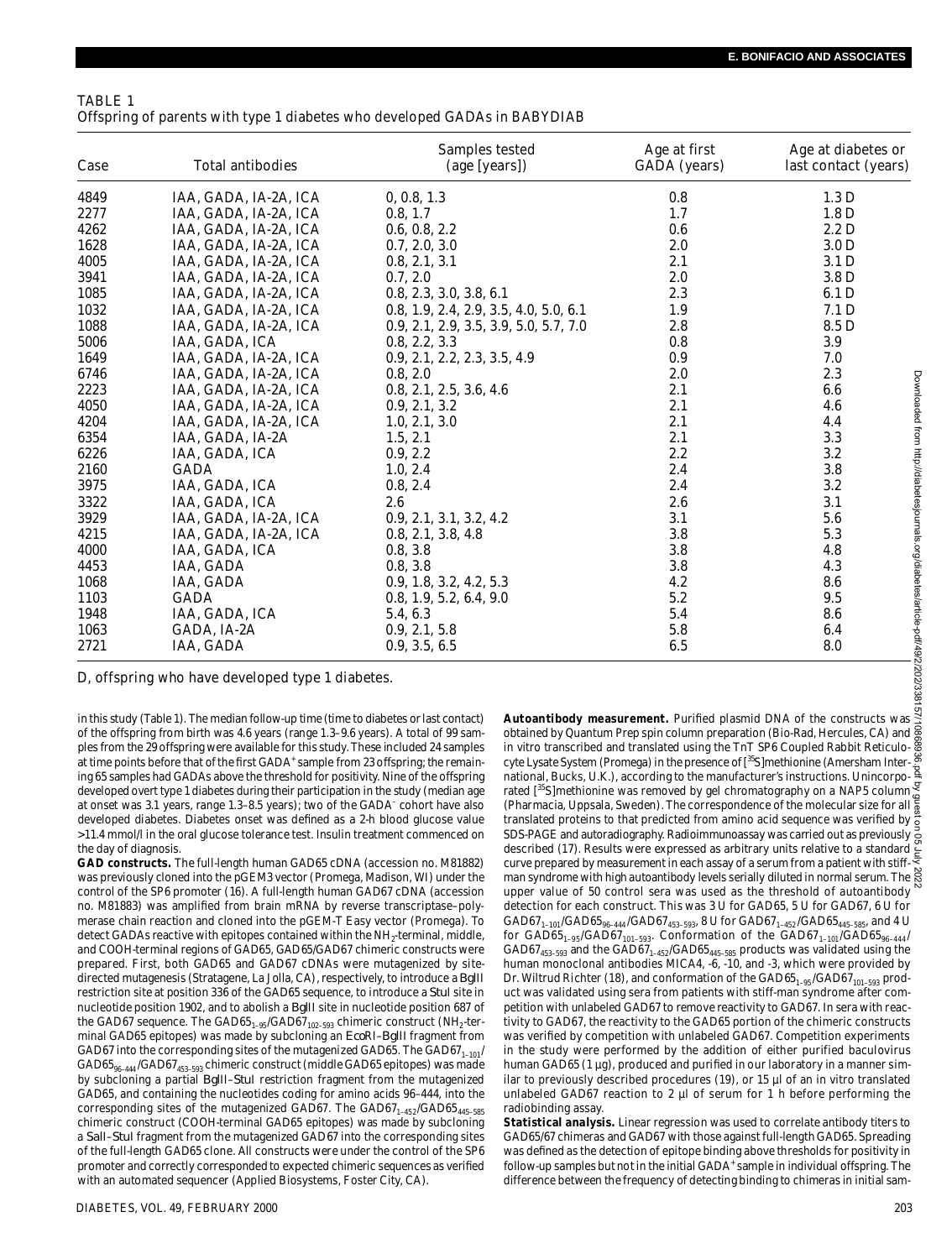

ples and follow-up samples was determined using McNemar's test for matched samples. For all statistical methods, the Statistical Package for Social Sciences (SPSS, Chicago) was used.

#### **R E S U LT S**

**Epitopes recognized by offspring with GADAs.** Antibody reactivity to the constructs used in the study is shown in Fig. 1. Antibodies to each of the constructs were detected. Binding to GAD65 was always completely inhibited by competition with unlabeled GAD65, but not with unlabeled GAD67. Binding to GAD67 was completely inhibited by both unlabeled GAD65 and GAD67 in some sera (Fig. 1, lanes *5 – 1 0*), but by only GAD67 in others (Fig. 1, *lanes 11–13*), indicating the presence of antibodies that are against epitopes shared between GAD65 and GAD67 and antibodies that are specific for GAD67, respectively. Binding to the GAD67 $_{\rm 1-101}/$  $GAD65_{96-444}/GAD67_{453-593}$  and  $GAD67_{1-452}/GAD65_{445-585}$ chimeras was completely inhibited by GAD65 and not GAD67, indicating that antibodies against the GAD65 portions of the chimeras were present in all samples except the 6.3 year sample of offspring 1948. This sample (Fig. 1, lanes *1 1 – 1 3*) has GAD67-specific antibodies that bound the GAD67 portion of these chimeras. Binding was only marginally inhibited by GAD65, and antibodies to the GAD65 portion of the chimeras was indicated by incomplete inhibition with GAD67. The lack of binding to the  $\mathrm{GAD65}_{1\text{--}95}/\mathrm{GAD67}_{101\text{--}593}$ chimera in this sample indicates that this GAD67 reactivity requires residues within  $NH_2$ -terminal amino acids 1–100 of GAD67. Antibody reactivity to the GAD65 portion of the  $\mathsf{GAD65}_{\mathsf{1}\text{-}\mathsf{9}\mathsf{5}}/\mathsf{GAD67}_{\mathsf{101}\text{-}\mathsf{593}}$  chimera was indicated either by the absence of GAD67 reactivity or, in the case of samples with GAD67 reactivity, incomplete inhibition by GAD67.

The level of antibody binding to the GAD67 $_{1-101}$ /GAD65 $_{96-444}$ / GAD67 $_{\rm 453-593}$  and to the GAD67 $_{\rm 1\text{--}452}$ /GAD65 $_{\rm 445-585}$  chimeras correlated with that against the full-length GAD65 molecule (*r* = 0.5 and 0.8, respectively). A total of 5 sera from 3 offspring had antibodies to full-length GAD65 without detectable binding to  $\mathsf{GAD67}_{\mathsf{1}\text{-}101}/\mathsf{GAD65}_{\mathsf{96}\text{-}444}/\mathsf{GAD67}_{\mathsf{453}\text{-}593}$ , and 13 sera from 6 offspring bound full-length GAD65 and not the GAD67<sub>1-452</sub>/ GAD65 $_{445-585}$  chimera. Antibody levels to the GAD65 $_{1-95}/$ GAD67 $_{101-593}$  chimera and to GAD67 correlated weakly with that against the full-length GAD65 molecule (*r* = 0.2 and 0.4, respectively), and reactivity to these constructs was not confined to those sera with the highest GAD65 antibody titers.

**Epitopes recognized by early GADAs.** In all but 1 of the 29 offspring, the first serum with detectable GAD65 antibodies showed binding to the GAD67 $_{1-101}$ /GAD65 $_{96-444}$ /

**FIG. 1. Immunoprecipitation of GAD65, GAD67, and GAD65/67 chimeras. Direct binding (***lanes 2, 5, 8,* **and** *1 1***) and binding after competition with unlabeled GAD65 (***lanes 3, 6, 9,* **and** *1 2***) or unlabeled GAD67** (lanes 4, 7, 10, and 13) to the labeled pro**teins indicated on the right of the figure are shown for the MICA6 human monoclonal antibody (***lanes 2–4***), a serum from a patient with stiff-man syndrome (SMS) (***lanes 5–7***) , a serum from BABYDIAB offspring 4050** (lanes 8-11), and a serum from offspring **1948 (***lanes 12–14***). Binding by a serum from a control subject is shown in** *lane 1***.**

GAD67<sub>453-593</sub> chimera (middle GAD65 epitopes), suggesting that the middle GAD65 epitopes were very early (Fig. 2 and Table 2). The single offspring without middle GAD65 reactivity (case 1103) had persistent high-titer antibodies to the  $\mathsf{GAD65}_{\mathsf{1}\text{-}\mathsf{9}\mathsf{5}}/\mathsf{GAD67}_{\mathsf{101}\text{-}\mathsf{593}}$  chimera  $\mathsf{(NH}_2\text{-}\mathsf{terminal}\text{-}\mathsf{epitopes)}$  in the absence of all other islet autoimmunity. Of the 28 offspring with middle GAD65 reactivity, 7 had antibody reactivity to all constructs (cases 4849, 4262, 6746, 3322, 4000, 1068, and 1063). Of the remaining 21 offspring, 16 showed binding also to the GAD67<sub>1-452</sub>/GAD65<sub>445-585</sub> chimera (COOH-terminal GAD65 epitopes), 1 also to GAD67, and none to the  $\mathsf{GAD65_{1\text{-}95} / GAD67_{101\text{-}593}}$  chimera  $\mathsf{(NH_{2}\text{-}terminal\ epitopes)}$  in their first GADA<sup>+</sup> sample. The prevalence of antibodies to each epitope region was significantly increased in the first GADA<sup>+</sup> sample compared with the prior GADA<sup>-</sup> sample (P < 0.01). The proportion of offspring with antibodies binding the GAD65<sub>1-95</sub>/GAD67<sub>101-593</sub> chimera (8/29) or GAD67 (8/29) were significantly less than those with binding to the GAD67 $_{\text{1--101}}$ /  $GAD65_{96-444}/GAD67_{453-593}$  chimera (P < 0.0001) and to the GAD67<sub>1–452</sub>/GAD65<sub>445–585</sub> chimera (P < 0.0005).

**Spreading of GADA reactivity.** In 18 of the offspring, one or more follow-up samples more than 1 year after first detection of GADAs and before or at diabetes onset were available for testing (Table 2 and Fig. 3). Three of these had reactivity to all constructs already in their first GADA<sup>+</sup> sample, and one offspring had persistent binding to the  $\text{GAD65}_{1\text{--}95}/$ GAD67 $_{101-593}$  chimera only. Four had initial reactivity to the middle GAD65 epitopes only, and follow-up samples from



**FIG. 2. Antibody titers to the GAD65/67 chimeras and to GAD67 in the** first sample with GADAs in each of the 29 BABYDIAB offspring.  $\bullet$ , Off**spring who have developed type 1 diabetes.**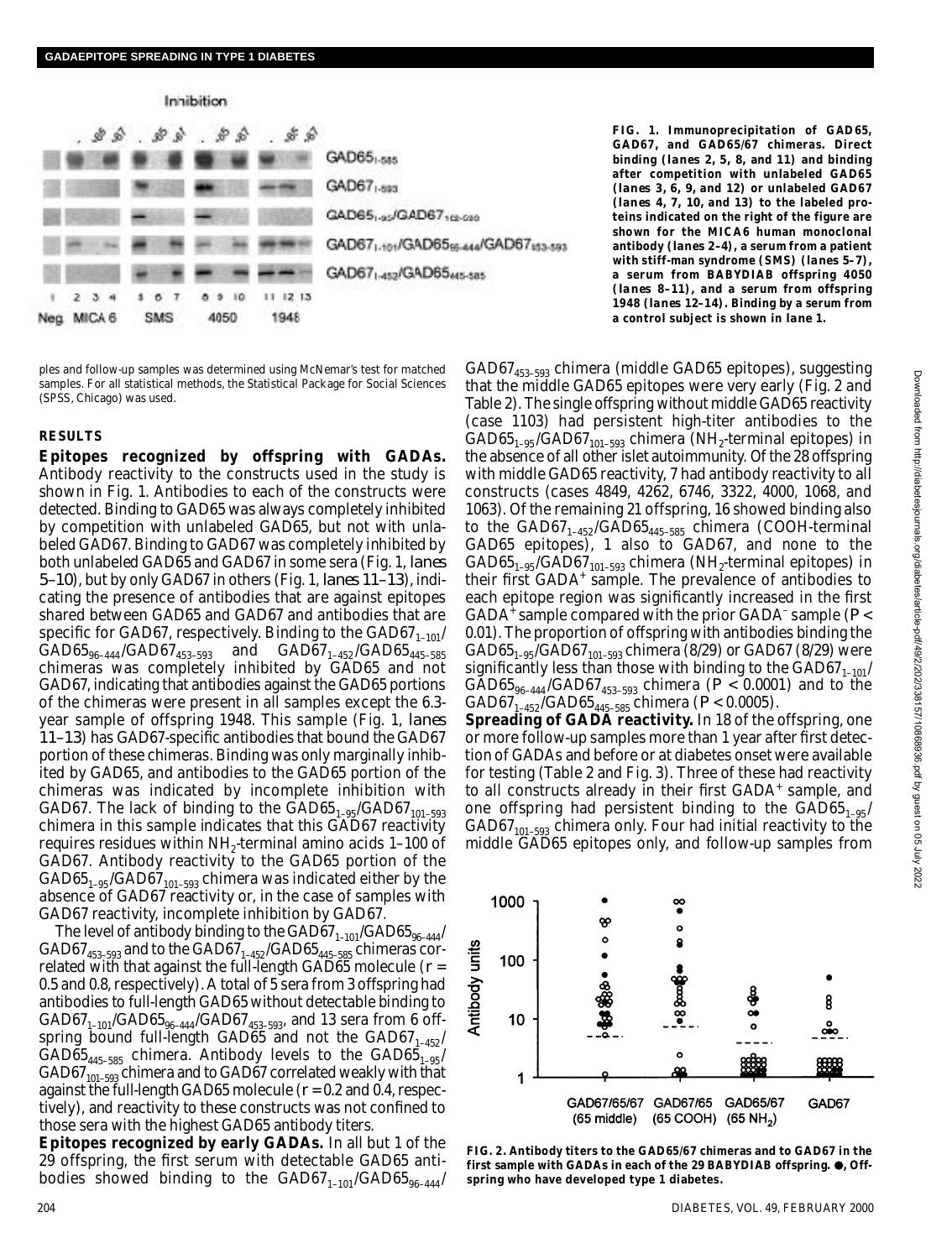| TABLE 2                                                           |  |  |
|-------------------------------------------------------------------|--|--|
| First GADA epitope reactivity and spreading in BABYDIAB offspring |  |  |

| Case | Age at first<br>GADA (years)                                                                                                                                                                                                                                                                                                                                                                                                                                                                                                                                                                       | First epitopes |                          |                 |        | Total epitopes |                                  |                 | Age at spreading Age at diabetes |                                                                                                                                                                                                                                                                                                                                                                                                                                                                                            |         |
|------|----------------------------------------------------------------------------------------------------------------------------------------------------------------------------------------------------------------------------------------------------------------------------------------------------------------------------------------------------------------------------------------------------------------------------------------------------------------------------------------------------------------------------------------------------------------------------------------------------|----------------|--------------------------|-----------------|--------|----------------|----------------------------------|-----------------|----------------------------------|--------------------------------------------------------------------------------------------------------------------------------------------------------------------------------------------------------------------------------------------------------------------------------------------------------------------------------------------------------------------------------------------------------------------------------------------------------------------------------------------|---------|
|      |                                                                                                                                                                                                                                                                                                                                                                                                                                                                                                                                                                                                    | Middle         | COOH                     | NH <sub>2</sub> | 67     |                | Middle COOH                      | NH <sub>2</sub> | 67                               | (years)                                                                                                                                                                                                                                                                                                                                                                                                                                                                                    | (years) |
| 4849 | 0.8                                                                                                                                                                                                                                                                                                                                                                                                                                                                                                                                                                                                | $+$            | $\ddot{}$                | $+$             | $+^*$  | $^{+}$         | $^{+}$                           | $^{+}$          | $+$ *                            |                                                                                                                                                                                                                                                                                                                                                                                                                                                                                            | 1.3     |
| 2277 | 1.7                                                                                                                                                                                                                                                                                                                                                                                                                                                                                                                                                                                                | $^{+}$         | $^{+}$                   |                 |        |                | ΝT                               |                 |                                  |                                                                                                                                                                                                                                                                                                                                                                                                                                                                                            | 1.8     |
| 4262 | 0.6                                                                                                                                                                                                                                                                                                                                                                                                                                                                                                                                                                                                | $^{+}$         | $^{+}$                   |                 | +†     | $^{+}$         | $^{+}$                           | $^{+}$          | +†                               |                                                                                                                                                                                                                                                                                                                                                                                                                                                                                            | 2.2     |
| 1628 | 2.0                                                                                                                                                                                                                                                                                                                                                                                                                                                                                                                                                                                                | $^{+}$         | ÷                        |                 |        | $^{+}$         | $^{+}$                           | L.              | $\overline{\phantom{0}}$         | 3.0                                                                                                                                                                                                                                                                                                                                                                                                                                                                                        | 3.0     |
| 4005 | 2.1                                                                                                                                                                                                                                                                                                                                                                                                                                                                                                                                                                                                | $^{+}$         | $^{+}$                   |                 |        | $^{+}$         | $^{+}$                           | $^{+}$          | $\overline{a}$                   | 3.1                                                                                                                                                                                                                                                                                                                                                                                                                                                                                        | 3.1     |
| 3941 | 2.0                                                                                                                                                                                                                                                                                                                                                                                                                                                                                                                                                                                                | $^{+}$         | $^{+}$                   |                 |        |                | ΝT                               |                 |                                  |                                                                                                                                                                                                                                                                                                                                                                                                                                                                                            | 3.8     |
| 1085 | 2.3                                                                                                                                                                                                                                                                                                                                                                                                                                                                                                                                                                                                | $^{+}$         | $^{+}$                   |                 |        | $\overline{+}$ | $^{+}$                           | $^{+}$          |                                  | 6.1                                                                                                                                                                                                                                                                                                                                                                                                                                                                                        | 6.1     |
| 1032 | 1.9                                                                                                                                                                                                                                                                                                                                                                                                                                                                                                                                                                                                | $\ddot{}$      | $\ddot{}$                |                 |        | $^{+}$         | $\ddot{}$                        | $\ddot{}$       | $\overline{\phantom{0}}$         | 2.9                                                                                                                                                                                                                                                                                                                                                                                                                                                                                        | 7.1     |
| 1088 | 2.8                                                                                                                                                                                                                                                                                                                                                                                                                                                                                                                                                                                                | $^{+}$         |                          |                 |        | $\ddot{}$      |                                  | $^{+}$          |                                  | 5.0                                                                                                                                                                                                                                                                                                                                                                                                                                                                                        | 8.5     |
| 5006 | 0.8                                                                                                                                                                                                                                                                                                                                                                                                                                                                                                                                                                                                | $^{+}$         | $^{+}$                   |                 |        | $^{+}$         | $^{+}$                           |                 | -                                | None                                                                                                                                                                                                                                                                                                                                                                                                                                                                                       |         |
| 1649 | 0.9                                                                                                                                                                                                                                                                                                                                                                                                                                                                                                                                                                                                | $^{+}$         | $^{+}$                   |                 |        | $^{+}$         | $\ddot{}$                        | $^{+}$          | -                                | 2.1                                                                                                                                                                                                                                                                                                                                                                                                                                                                                        |         |
| 6746 | 2.0                                                                                                                                                                                                                                                                                                                                                                                                                                                                                                                                                                                                | $^{+}$         | $^{+}$                   |                 | $^{+}$ |                | ΝT                               |                 |                                  |                                                                                                                                                                                                                                                                                                                                                                                                                                                                                            |         |
| 2223 | 2.1                                                                                                                                                                                                                                                                                                                                                                                                                                                                                                                                                                                                | $^{+}$         | $\ddot{}$                |                 |        | $^{+}$         | $^{+}$                           |                 | $\overline{\phantom{0}}$         | None                                                                                                                                                                                                                                                                                                                                                                                                                                                                                       |         |
| 4050 | 2.1                                                                                                                                                                                                                                                                                                                                                                                                                                                                                                                                                                                                | $+$            | $+$                      |                 | + †    | $^{+}$         | $+$                              | $+$             | $+1$                             | 3.2                                                                                                                                                                                                                                                                                                                                                                                                                                                                                        |         |
| 4204 | 2.1                                                                                                                                                                                                                                                                                                                                                                                                                                                                                                                                                                                                | $^{+}$         | $^{+}$                   |                 |        | $^{+}$         | $\ddot{}$                        |                 | $\equiv$                         | None                                                                                                                                                                                                                                                                                                                                                                                                                                                                                       |         |
| 6354 | 2.1                                                                                                                                                                                                                                                                                                                                                                                                                                                                                                                                                                                                | $^{+}$         | $^{+}$                   |                 |        |                | <b>NT</b>                        |                 |                                  |                                                                                                                                                                                                                                                                                                                                                                                                                                                                                            |         |
| 6226 | 2.2                                                                                                                                                                                                                                                                                                                                                                                                                                                                                                                                                                                                | $^{+}$         | $^{+}$                   |                 |        |                | <b>NT</b>                        |                 |                                  |                                                                                                                                                                                                                                                                                                                                                                                                                                                                                            |         |
| 2160 | 2.4                                                                                                                                                                                                                                                                                                                                                                                                                                                                                                                                                                                                | $\ddot{}$      | $\ddot{}$                |                 |        |                | ΝT                               |                 |                                  |                                                                                                                                                                                                                                                                                                                                                                                                                                                                                            |         |
| 3975 | 2.4                                                                                                                                                                                                                                                                                                                                                                                                                                                                                                                                                                                                | $^{+}$         | ÷                        |                 |        |                | ΝT                               |                 |                                  |                                                                                                                                                                                                                                                                                                                                                                                                                                                                                            |         |
| 3322 | 2.6                                                                                                                                                                                                                                                                                                                                                                                                                                                                                                                                                                                                | $^{+}$         | $^{+}$                   |                 | $^{+}$ |                | ΝT                               |                 |                                  |                                                                                                                                                                                                                                                                                                                                                                                                                                                                                            |         |
| 3929 | 3.1                                                                                                                                                                                                                                                                                                                                                                                                                                                                                                                                                                                                | $^{+}$         | $\overline{\phantom{0}}$ |                 |        | $^{+}$         | $^+$                             | $^{+}$          |                                  | 4.2                                                                                                                                                                                                                                                                                                                                                                                                                                                                                        |         |
| 4215 | 3.8                                                                                                                                                                                                                                                                                                                                                                                                                                                                                                                                                                                                | $^{+}$         | $^{+}$                   |                 |        | $^{+}$         | $+$                              |                 |                                  | None                                                                                                                                                                                                                                                                                                                                                                                                                                                                                       |         |
| 4000 | 3.8                                                                                                                                                                                                                                                                                                                                                                                                                                                                                                                                                                                                | $^{+}$         | $^{+}$                   |                 | $^{+}$ |                | ΝT                               |                 |                                  |                                                                                                                                                                                                                                                                                                                                                                                                                                                                                            |         |
| 4453 | 3.8                                                                                                                                                                                                                                                                                                                                                                                                                                                                                                                                                                                                | $^{+}$         | $+$                      |                 |        |                | ΝT                               |                 |                                  |                                                                                                                                                                                                                                                                                                                                                                                                                                                                                            |         |
| 1068 | 4.2                                                                                                                                                                                                                                                                                                                                                                                                                                                                                                                                                                                                | $^{+}$         | $^{+}$                   |                 |        | $^{+}$         | $^{+}$                           | $^{+}$          | $+$ $^\star$                     |                                                                                                                                                                                                                                                                                                                                                                                                                                                                                            |         |
| 1103 | 5.2                                                                                                                                                                                                                                                                                                                                                                                                                                                                                                                                                                                                |                | $\overline{\phantom{0}}$ |                 |        | -              |                                  | $^{+}$          | -                                | None                                                                                                                                                                                                                                                                                                                                                                                                                                                                                       |         |
| 1948 | 5.4                                                                                                                                                                                                                                                                                                                                                                                                                                                                                                                                                                                                | $^{+}$         |                          |                 |        | $^{+}$         | $^{+}$                           |                 | $+ * +$                          | 6.3                                                                                                                                                                                                                                                                                                                                                                                                                                                                                        |         |
| 1063 | 5.8                                                                                                                                                                                                                                                                                                                                                                                                                                                                                                                                                                                                | $^{+}$         | $^{+}$                   |                 |        |                | ΝT                               |                 |                                  |                                                                                                                                                                                                                                                                                                                                                                                                                                                                                            |         |
| 2721 | 6.5                                                                                                                                                                                                                                                                                                                                                                                                                                                                                                                                                                                                | $+$            | $+$                      |                 |        | $^{+}$         | $\ddot{}$                        | $^{+}$          |                                  | 7.7                                                                                                                                                                                                                                                                                                                                                                                                                                                                                        |         |
|      | sample >1 year after first GADA detection available.                                                                                                                                                                                                                                                                                                                                                                                                                                                                                                                                               |                |                          |                 |        |                |                                  |                 |                                  | *Antibodies recognizing GAD67-specific epitopes; fantibodies recognizing GAD67 epitopes shared with GAD65. NT, no follow-up                                                                                                                                                                                                                                                                                                                                                                |         |
|      | three of these (cases 1628, 3929, and 1948) had additional<br>binding to the GAD67 <sub>1-452</sub> /GAD65 <sub>444-585</sub> chimera (COOH-ter-<br>minal GAD65 epitopes); follow-up samples from one (case<br>1948) also had binding to GAD67 epitopes, and those from the<br>fourth (case 1088) had binding to the GAD65 <sub>1-95</sub> /GAD67 <sub>101-593</sub><br>chimera (NH <sub>2</sub> -terminal GAD65 epitopes). From the remain-<br>ing 10 offspring with both middle and COOH-terminal reac-<br>tivity in their first GADA <sup>+</sup> sample, 6 showed additional NH <sub>2</sub> - |                |                          |                 |        |                | loss of reactivity was observed. |                 |                                  | was not detectable in follow-up samples, despite the presence $\frac{6}{3}$<br>of GAD65 antibodies and binding to other chimeras. No other $\frac{3}{4}$<br>Relationship of autoantibody epitope reactivity to<br>progression to type 1 diabetes. So far, nine of the offspring<br>with GADAs have developed type 1 diabetes, and their GAD $\bar{z}$<br>epitope reactivity is shown in Table 2 and Fig. 4. Two of these<br>(cases 4849 and 4262) had antibody reactivity against all con- |         |

three of these (cases 1628, 3929, and 1948) had additional binding to the GAD67 $_{1-452}$ /GAD65 $_{444-585}$  chimera (COOH-terminal GAD65 epitopes); follow-up samples from one (case 1948) also had binding to GAD67 epitopes, and those from the fourth (case 1088) had binding to the GAD65 $_{\rm 1-95}$ /GAD67 $_{\rm 101-593}$ chimera (NH<sub>2</sub>-terminal GAD65 epitopes). From the remaining 10 offspring with both middle and COOH-terminal reactivity in their first GADA<sup>+</sup> sample, 6 showed additional NH<sub>2</sub>terminal GAD65 reactivity, but no additional GAD67 reactivity in follow-up samples (cases 4005, 1085, 1032, 1649, 4050, and 2721). Antibodies to the GAD65 $_{\rm 1-95}$ /GAD67 $_{\rm 101-593}$  chimera were significantly more frequent in follow-up than in the initial GADA<sup>+</sup> samples (*P* < 0.01). Whereas large changes (>100 U) in GAD65 antibody levels were usually concurrent with similar changes in antibody levels to the  $GAD67_{1-101}/$  $\mathrm{GAD65}_{\text{96--444}}/\mathrm{GAD67}_{\text{453--593}}$  and/or  $\mathrm{GAD67}_{\text{1--452}}/\mathrm{GAD65}_{\text{444--585}}$ chimeras, changes were not always unidirectional for all epitope regions (Fig. 3). Spreading to new epitopes occurred concurrently with a rise in GAD65 antibody titer in five offspring, in three offspring (cases 4005, 1088, and 1948) in a period of stable GAD65 titers, and in two offspring (cases 1032 and 1085), spreading to  $NH_2$ -terminal epitopes occurred when titers to GAD65 and the other epitopes were declining (Figs. 3 and 4). In two offspring (cases 1088 and 5006), reactivity to the GAD67 $_{\rm 1-101}$ /GAD65 $_{\rm 96-444}$ /GAD67 $_{\rm 453-593}$  chimera

betes at 1.3 and 2.2 years of age. One offspring (case 2277) developed GADA reactivity shortly before diabetes onset at age 1.8 years; another three offspring (cases 1628, 4005, and 1085) showed spreading of GADA reactivity in the diabetes onset sample, indicating spreading shortly before disease onset; and in the remaining three offspring, a sample at onset or within 1 year before onset was unavailable for testing. Neither broad reactivity nor spreading of reactivity were, however, specific indicators of rapid progression to diabetes: six offspring (cases 6756, 3322, 4050, 4000, 1068, and 1063) had reactivity against all constructs later in life (2.0, 2.6, 3.2, 3.8, 4.2, and 5.8 years) and have not yet developed diabetes; and spreading also occurred without rapid disease progression in three others (case 1032: diabetes onset 4.2 years after first spreading; case 1088: diabetes onset 3.5 years after first spreading; and case 1649: no diabetes 4.2 years after first

**Relationship of autoantibody epitope reactivity to progression to type 1 diabetes.** So far, nine of the offspring with GADAs have developed type 1 diabetes, and their GAD  $\frac{8}{5}$ epitope reactivity is shown in Table 2 and Fig. 4. Two of these  $\frac{5}{5}$ (cases 4849 and 4262) had antibody reactivity against all constructs very early (ages 0.8 and 0.6 years) and developed dia-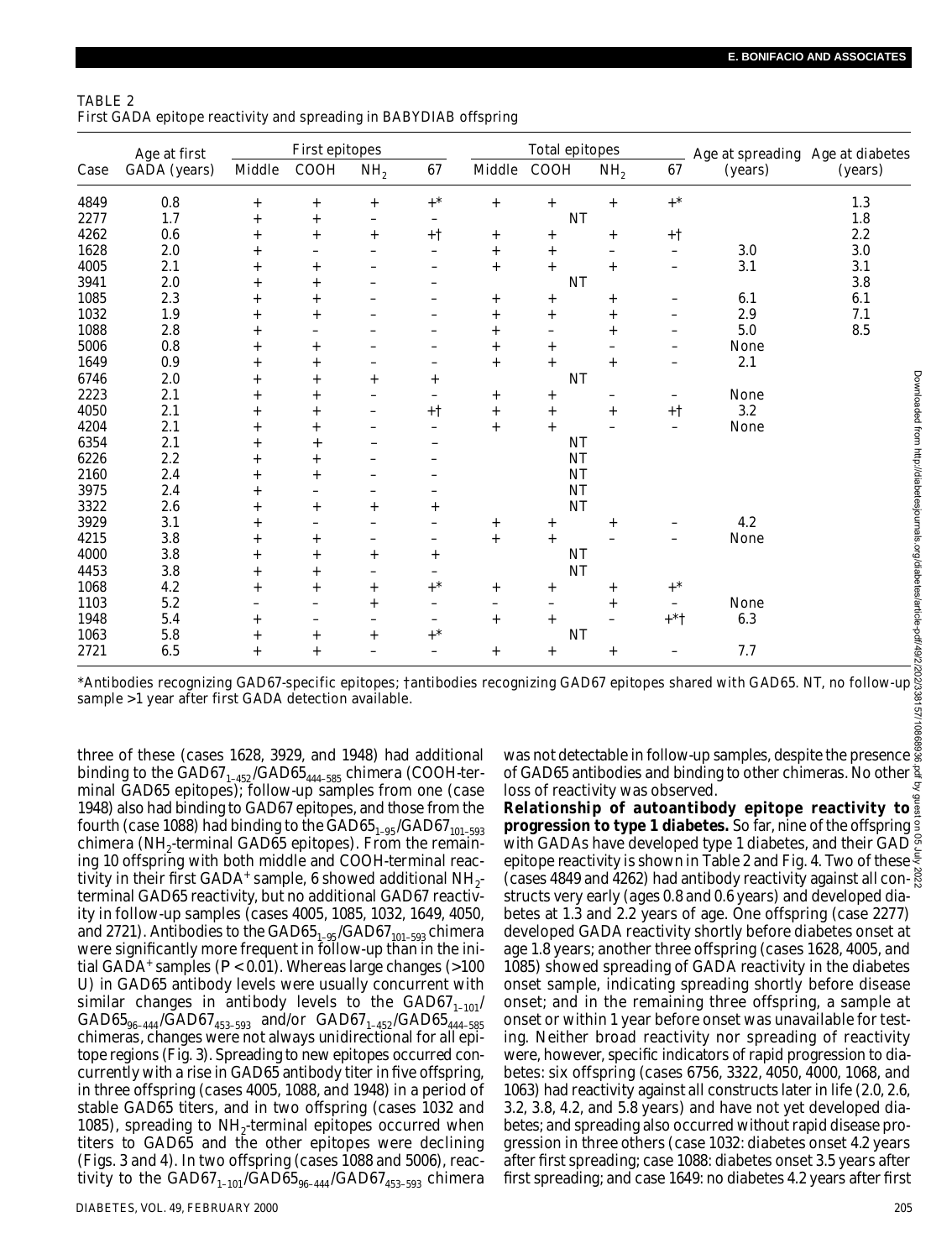

**FIG. 3. Changes in antibody levels to epitope regions relative to changes in overall GAD65 levels. For each of the 18 offspring in whom fol**low-up samples were available, the difference in antibody units between the first GADA<sup>+</sup> sample and the follow-up sample in which spreading occurred (10 offspring) or the first follow-up sample tested (8 offspring) is shown for each of the epitope regions.  $\Box$ , Antibodies detected **for the first time in the follow-up sample. \*Reactivity against GAD67-specific epitopes. Differences are plotted on a logarithmic scale. The scales used for the GAD65 NH<sup>2</sup> -terminal epitope chimera and GAD67 differ from the remainder. Units are arbitrary and cannot be compared between epitope regions.**

spreading). Of note is that the four cases in whom no spreading has been observed (cases 5006, 2223, 4204, and 4215) have not developed diabetes 2.9, 4.7, 2.4, and 1.5 years after first detection of GADAs (Table 2).

## **DISCUSSION**

Autoantibodies to GAD often occur concomitantly or soon after the first detectable autoantibody response in infants who develop diabetes-associated autoimmunity (15). Here



FIG. 4. Antibody titers to the GAD67<sub>1-101</sub>/GAD65<sub>96-444</sub>/GAD67<sub>453-593</sub> (middle GAD65 epitopes; ▲), GAD67<sub>1-452</sub>/GAD65<sub>445-585</sub> (COOH-terminal GAD65 epitopes; □), and GAD65<sub>1-95</sub>/GAD67<sub>102-593</sub> (NH<sub>2</sub>-terminal GAD65 epitopes; ●) chimeras and GAD67 (×) in sequential samples from birth in the **nine GADA<sup>+</sup> BABYDIAB offspring who developed type 1 diabetes. An arrow indicates the age at diabetes onset in each case.**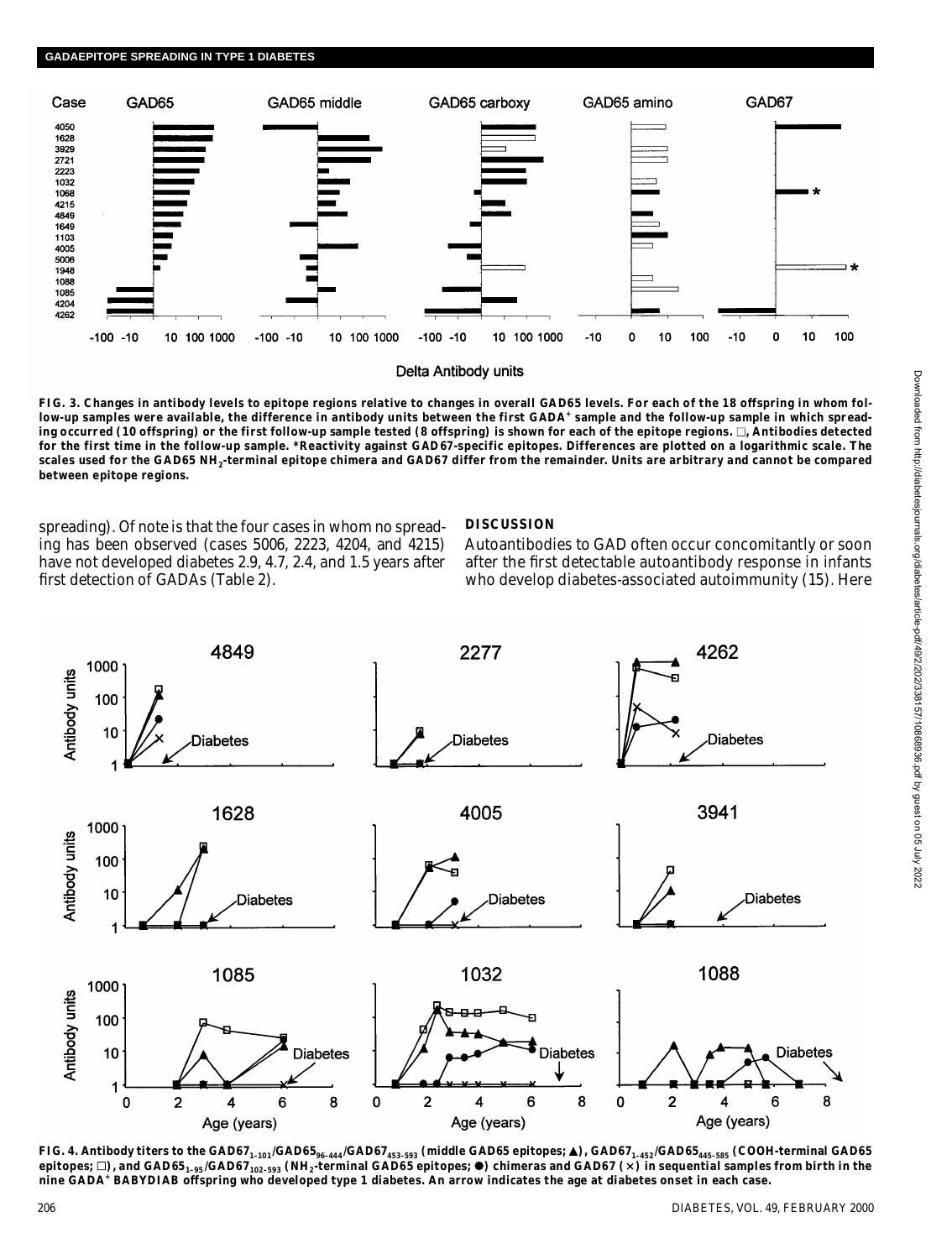it is shown that the first GADA reactivity almost always includes binding to epitopes contained within the central portion of GAD65, which corresponds to the previously described MICA4/6 reactivity (9) in the IDDM-E1 region (8). Binding to the COOH-terminal region corresponding to MICA1/3 reactivity in the IDDM-E2 region was also found in the majority of cases, indicating either a rapid spreading of reactivity or simultaneous immunization against distinct GAD65 regions, and showing the polyclonal nature of the GAD autoimmune response. Reactivity to NH $_2$ -terminal GAD65 epitopes was less common, weaker, and usually appeared after that against central and COOHterminal epitopes, suggesting that these autoantibody epitopes are secondary in the diabetes-associated autoimmunity. GAD67 antibody reactivity was also relatively uncommon. Spreading was frequent, sometimes occurring several years after the first detection of GADAs, and was not always concurrent with increasing GADA titers. The few cases that showed stability in antibody reactivity did not develop disease, but diabetes development could not be predicted by antibody reactivity to GAD epitopes or by changes over time in this reactivity.

Whether there is a primary epitope is relatively important for understanding potential mechanisms of immunization and propagation of diabetes autoimmunity. In the nonobese diabetic mouse model of diabetes, it is reported that T-cell reactivity initiates against a COOH-terminal GAD65 peptide and subsequently spreads to other regions and other autoantigens (20). Others have also shown COOH-terminal and middle region T-cell epitopes in the mouse (21,22). In humans, T-cell clones derived from peripheral blood at onset of disease have been found to respond to epitopes in both the middle and COOH-terminal GAD65 regions (23–25), but studies in the early prediabetic phase are absent. Material in which the early responses can be studied in humans is scarce.

The German BABYDIAB Study is the first that examines the early phase of autoimmunity in children of parents with type 1 diabetes with sequential serum samples from birth (26), and allows analysis of the earliest epitopes recognized by the humoral arm of the autoimmune response. In this cohort, the early GADA response was against epitopes within GAD65 amino acids 235-444 in all but one case (see NOTE ADDED IN PROOF). Additional early antibody binding to epitopes in the GAD65 COOH-terminal region in the majority of the offspring indicates that both the middle and COOH-terminal regions of GAD65 are dominant early targets of the humoral GAD autoimmunity. However, no offspring had COOH-terminal GAD65 antibodies alone, while five offspring had antibodies to only the middle GAD65 epitopes, suggesting that the latter may be the principal primary humoral GAD target. Consistent with this hypothesis is the rapid spreading of antibody reactivity to the COOH-terminal epitopes in two of these offspring. Rapid spreading of GAD humoral reactivity is also suggested by the initial presence of antibodies to all four GAD specificities in seven offspring, two of these having such reactivity together with antibodies to other islet autoantigens already at 0.7 years and 1.3 years of age, respectively. Spreading, especially to minor epitopes, was not, however, always so rapid, and in two cases was seen 3 years after initial GADAs. Overall, the data are consistent with an initial humoral response to the middle region of GAD65 with rapid spreading to the second dominant region found in the

COOH-terminal of GAD65, and less frequently to GAD67, and subsequently to NH $_2$ -terminal GAD65 epitopes. One case was exceptional with reactivity to only the stiff-man syndrome–associated NH<sub>2</sub>-terminal GAD65 epitopes (13). Interestingly, this offspring had no other islet autoantibodies, and such reactivity may be atypical of type 1 diabetes. Similar studies of IA-2A reactivity in this cohort differed, with no single common early target region and independent reactivity to distinct portions of the protein (27). The epitope specificity of the early IA-2 humoral response was HLA linked. No HLA association was found for antibody reactivity to GAD epitopes (data not shown).

This middle portion of GAD65 contains both the pyridoxyl phosphate-binding domain and the region of GAD65 (amino acids 250–273), which has homology with the Coxsackie PC-2 protein (3). It was previously demonstrated that T-cell  $_0$ reactivity of patients can be detected against the corresponding peptides of both proteins (28). Cross-reactivity of  $\frac{8}{9}$ GADAs with this region of the Coxsackie protein was, however, excluded (29), and we therefore predict that the major  $\frac{3}{2}$ determinants reactive with these early middle GAD65 autoantibodies most likely correspond to the dominant conformation-dependent MICA4/6 specificity contained within  $\frac{2}{3}$ GAD65 amino acids 245–440 (9).

For the first time, GAD67 has been shown as a unique autoantigen of the humoral diabetes-associated autoimmune response and not just as a consequence of cross-reactivity with GAD65. GAD67-specific antibodies were found in addition to antibodies against the GAD65 middle and COOH-terminal epitopes in the first GAD humoral response in three offspring and soon after middle GAD65 epitope reactivity in a  $\frac{1}{2}$ fourth, indicating that GAD67-specific autoimmunity can appear early in the GAD response. Moreover, GAD67 binding in two of these offspring was not inhibited by competition with GAD65, suggesting the absence of antibodies crossreactive with GAD65 and, therefore, a mechanism of antibody  $\frac{3}{8}$ spreading that may not be via shared epitopes. T-cell reactivity  $\frac{8}{9}$ to GAD67 has been reported and is likely to include recognition of GAD67-specific epitopes (30). The previous inability to identify GAD67-specific antibodies may have been due to the use of rat GAD67 as antigen in most studies. Similarly,  $\frac{1}{2}$ binding to human and not rat protein has been reported for the diabetes-associated IA-2 $\beta$ -specific autoantibodies (17). Downloaded from http://diabetesjournals.org/diabetes/article-pdf/49/2/202/338157/10868936.pdf by guest on 05 July 2022

This study failed to identify GAD epitope–specific antibody reactivity that could be used as a marker for progression to disease. Neither the GADA reactivities nor any changes in reactivity over time were specifically associated with disease onset. However, while humoral intramolecular determinant spreading was seen in offspring with and without disease development, the absence of spreading was only found in offspring who did not develop disease and, therefore, may be an indicator of relative stability in the disease process. Previously reported IA-2A reactivity showed that spreading was limited to the autoimmune response found in early life, and that the autoimmunity seen in older subjects was stable with few or no changes in the autoantibody epitope repertoire (27). Such stability in later stages of the prediabetic period, also evidenced by relatively few changes in autoantibody titer (31,32), suggest that the humoral autoimmune response may be dampened either through self-regulation or reduced stimulus. The observation here for GAD and previously for IA-2 that spreading to some epitopes can